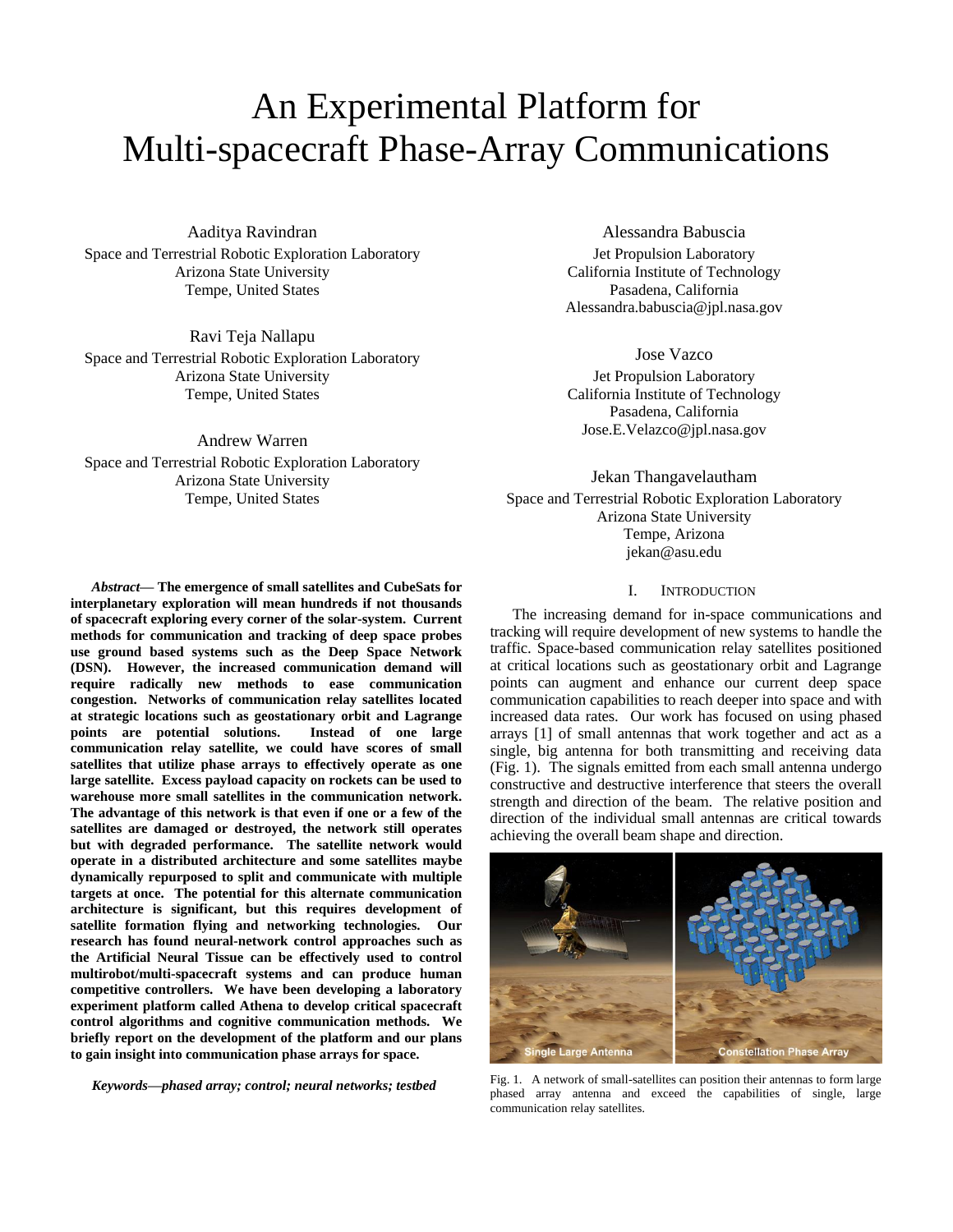

Fig. 2. In a randomly generated tissue, most motor neurons would produce spurious/incoherent output (a) that would `drown out' signals from a few desired motor neurons due to spatial crosstalk [2] (b). This can make training intractable for difficult tasks. Neurotransmitter (chemicals) emitted by decision neurons (c) selectively activate networks of desired motor neurons in shaded regions (i) and (ii) by coarse-coding overlapping diffusion fields as shown (d). This inhibits noisy motor neurons and eliminates spatial crosstalk (e).

Having each antenna on a small spacecraft, we convert this problem into a multi-spacecraft coordination and control problem. Past work has shown decentralized multirobot control can be achieved with each robot utilizing only local sensing and actuation [3],[4],[5],[6],[7]. The challenge is determining what individual behaviors are required to achieve global consensus.

These behaviors maybe developed by hand [3],[4],[5]. This is sufficient when only a few robots are involved. However, as we increase the number of robots, intuitive methods breakdown and we are faced with poor results. As a result, the human designer will then resort to trial and error to further tweak the algorithm. A compelling alternative has been to utilize machine learning to evolve scalable multirobot behaviors using Artificial Neural Tissues (Fig. 2) [7],[8]. The multirobot system is evolved using a fitness function that evaluates the overall performance of the system and undergoes a form of directed trial and error learning utilizing an evolutionary algorithm. A population of individuals competes, so that the fittest individuals live and thrive, while the unfit individuals are culled off. We have found much success utilizing artificial neural networks as the robot controllers. The approach enables the system to find creative behaviors that may not have been thought of by the experimenter [6],[7],[8]. Even more impressive, the controllers can exceed human design controllers for certain multirobot tasks [9].

We are now proceeding to implement this capability on teams of spacecrafts that would utilize phase array technology to effectively generate a large communication antenna in space. The big potential for this technology lies in overall system robustness, immunity to single point failures and for it to be extensible, enabling addition of new arrays to further increase the range and beam strength.

In this short paper, we first present ongoing work in the development of an experiment platform and learning control to coordinate the action of multiple spacecraft to form a large antenna. The controller framework is described in Section II, followed by description of our experiment platform in Section III, formation experiments in Section IV and preliminary conclusions in Section V.

### II. LEARNING CONTROL

The proposed bio-inspired control algorithm for controlling multiple robots or spacecraft is described in this section. It consists of the Artificial Neural Tissue (ANT) architecture [7],[8] and is a developmental program encoded in an artificial `genome,' that constructs a three-dimensional artificial neural network which we call a *neural tissue*. The ANT architecture is evolved using an evolutionary algorithm. The approach enables simultaneous evolution of the topology and contents of the neural tissue. Only a fitness function (a form of goal function) is used to guide the training process. A successful controller needs to perform self-organized task decomposition, taking the goal function, subdividing it and solving the required subtasks to then solve the overall task. The approach has been successfully applied to control of multiple robots to achieve a desired global goal. An example is shown in Fig. 3, where a team of robots learn to excavate given a 3D excavation blueprint [6],[9]. The robots learn to cooperate and efficiently push regolith in unison to form a berm.



Fig. 3. A team of robots using the ANT controller have learned to cooperate and efficiently perform excavation in formation [6].

The ANT architecture is unique in that it consists of two types of neural units, decision neurons and motor-control neurons, or simply motor neurons. Assume a randomly generated set of motor neurons in a tissue connected electrically by wires (Fig. 2). Chances are most of these neurons will produce incoherent/noisy output, while a few may produce desired functions. If the signal from all of these neurons are summed,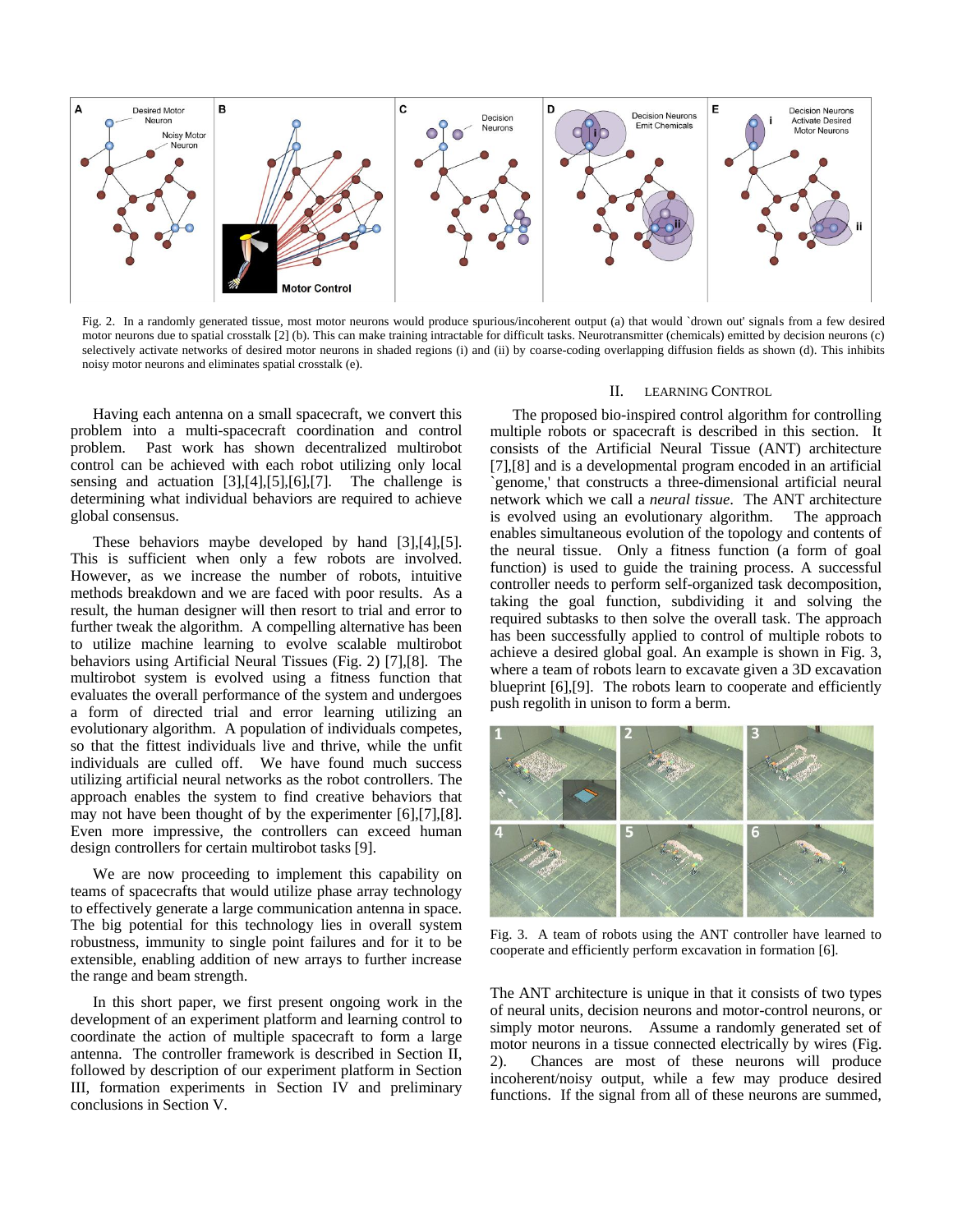then these 'noisy' neurons would drown out the output signal (Fig. 2b) due to spatial crosstalk [2]. Within ANT, decision neurons emit chemicals that diffuse omnidirectionally (shown shaded) (Fig. 2c). By coarse-coding multiple overlapping diffusion fields, the desired motor neurons is selected and ``noisy'' neurons inhibited, referred to as neural regulation. With multiple overlapping diffusion fields (Fig. 2d), there is redundancy and when one decision neuron is damaged the desired motor neurons are still selected. A detailed description of the algorithm can be found in [8].

For application to the phase-array formation task, the entire systems of robots would be evaluated by a numerical goal function such as net signal strength or maximum data transfer rate achieved by the array. They would not be given specific commands to form a particular multirobot configuration instead the controllers would need to dynamically learn and determine the best configuration based on the current state of the system. This may include addition of new satellites to the group or removal due to damage or individual reassignment. The algorithm would need to best organize and manage the satellites to achieve the best array configuration for the task at hand. In this approach, training can occur prior to deployment and during operations if needed.

## III. EXPERIMENT PLATFORM

In this section we describe the *Athena* experiment platform that is being developed to test and demonstrate our multispacecraft coordination algorithm to enable phase arrays. Athena is intended to test and characterize the coordination algorithms in a controlled laboratory environment. Promising results would lead to experiments on-orbit using real spacecrafts to demonstrate the concept. This section describes the various modules of the Athena Robots. The robots have 4 operational modules including command and control, flotation, mobility/propulsion and navigation modules.

## *A. Command and Control*

The command and control architecture for the Athena robots is shown in Fig. 4. Each robot is equipped with XBEE radio which enables wireless commanding of high-level goals and overrides by a user. The robot controller is autonomous and can be manually programmed or be the product of artificial evolution as described earlier. The controller receives input from the navigation system, while it commands the mobility and flotation system. Two-way communication is performed with the robot control system and for reprogramming of the Software Defined Radios (SDRs).



Fig. 4. *Athena* robot control architecture.

## *B. Flotation*

The flotation module consists of a gas source which is fed to a series of air-bearings via a solenoid valve. Fig. 5 shows various components of the flotation module. It enables each robot to float much like a hovercraft. Carbon dioxide is used as the gas source on these robots.

The air bearings used have micro-pores on their surface, which shoot out the gas supplied. The gas released from the bearings creates a gas cushion, on the order of a few microns, which makes the bearings, and the structure they support, float on a plane (Fig. 6). It should be noted that the air bearing surfaces are free to swivel, to compensate for irregularities in the surfaces on which they float.



Fig. 5. Top and bottom views of *Athena* robot's flotation unit.



Fig. 6. Air bearing operations.

## *C. Propulsion/Mobility*

Once the robot is freely floating, it would use its propulsion system to get from one location to another or achieve a desired orientation. For this experiment system, the propulsion unit consists of 8 ducted fans as shown in Fig. 7. They are used to achieve both translational and rotational movement. On a real spacecraft, the propulsion system would consist of cold-gas, monopropellant or bi-propellant thrusters.

## *D. Navigation*

The navigation module is used to provide positon and orientation of the robots. The robots contain an Inertial Measurement Unit (IMU) that includes a gyro and accelerometer to keep track of the orientation. Robot position would be determined using an external localization system that consists of an overhead camera. This overhead localization system would be replaced by a Global Positioning System (GPS) type system in space. In addition, to obtain